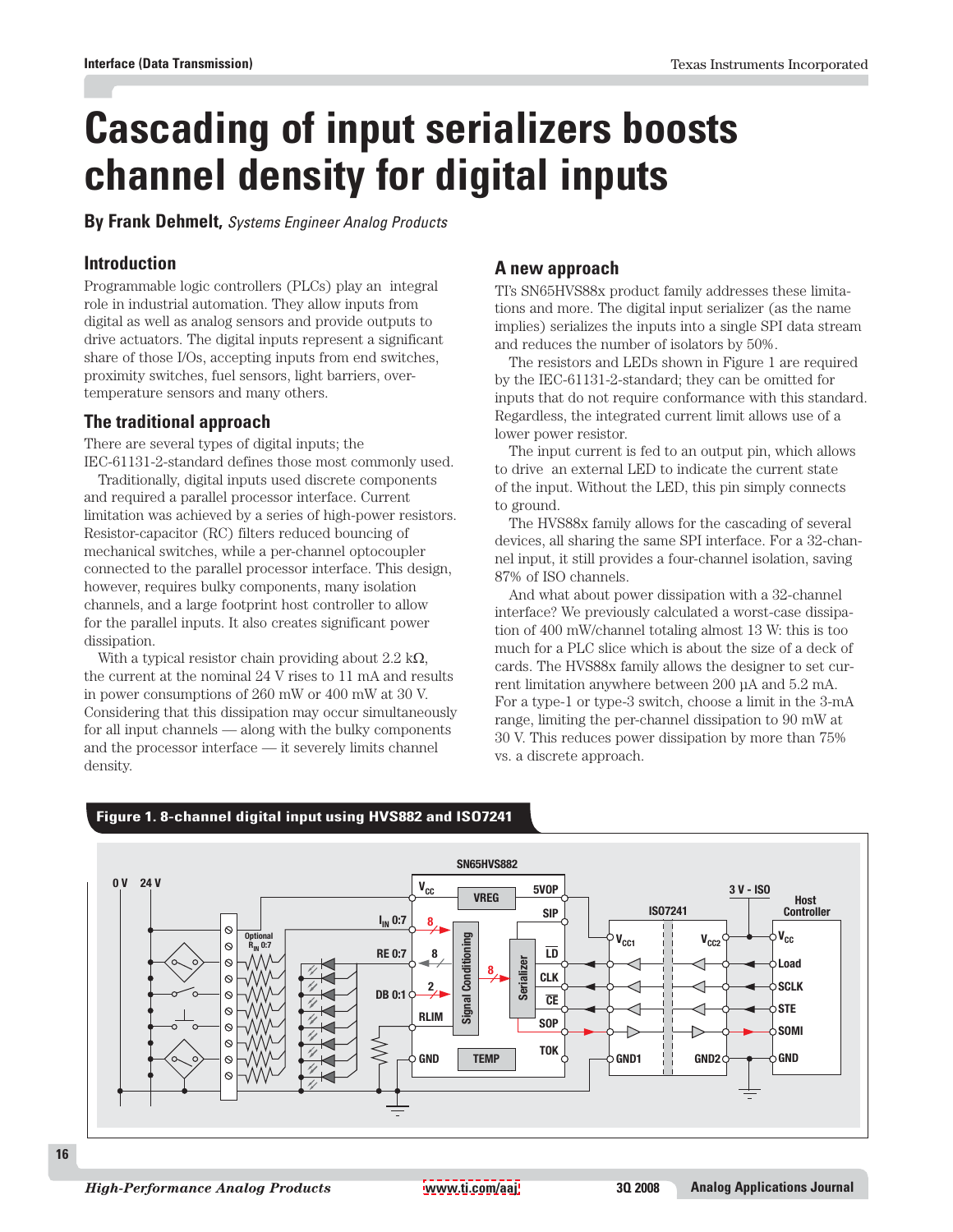The designer can further reduce the number of external components by using the integrated debounce filter, set to filter pulses of less than 3 ms or 1 ms in duration. For the fastest acquisition of glitch-free switches, bypass the filter as well.

The parts operate from the 24-V nominal field supply and generate the internally used 5 V themselves. This supply is also available to drive external circuitry such as the field side of the isolation barrier on the SPI interface.

The HVS88x family allows high-density digital inputs by serialization, cascading, a significant reduction of power dissipation, and elimination of external components. Production material, samples, and evaluation boards are available.

## **Related device**

ISO721 – High-speed digital isolator **[www.ti.com/iso721](http://www.ti.com/iso721)**

#### **Related Web sites**

**[interface.ti.com](http://interface.ti.com) [www.ti.com/sn65hvs882](http://www.ti.com/sn65hvs882)**

#### **Table 1. The SN65HVS88x digital input serializer family digital isolator**

| <b>PARAMETER</b>            | SN65HVS880                                          | <b>SN65HVS882</b>                                   |
|-----------------------------|-----------------------------------------------------|-----------------------------------------------------|
| Serialization               | Yes                                                 | Yes                                                 |
| Cascading                   | Yes                                                 | Yes                                                 |
| <b>Current Limitation</b>   | Yes<br>$(0.2 \text{ to } 5.2 \text{ mA})$           | Yes<br>$(0.2 \text{ to } 5.2 \text{ mA})$           |
| Debounce Filter             | Yes<br>$(0 \text{ ms}, 1 \text{ ms}, 3 \text{ ms})$ | Yes<br>$(0 \text{ ms}, 1 \text{ ms}, 3 \text{ ms})$ |
| $V_{CC}$                    | 18 V to 30 V                                        | 10 V to 34 V                                        |
| Undervoltage Indicator      | Yes $(-15 V)$                                       | No                                                  |
| 5-V Output                  | Yes                                                 | Yes                                                 |
| Input Voltage Range         | 0 V to 30 V                                         | 0 V to 34 V                                         |
| <b>Temperature Range</b>    | $-40^{\circ}$ C to 85 $^{\circ}$ C                  | $-40^{\circ}$ C to 125 $^{\circ}$ C                 |
| Over-Temperature Protection | Yes                                                 | Yes                                                 |

#### **Figure 2. Simplified 32-channel digital input with cascading, using four HVS88x serializers and one ISO7241 digital isolator**